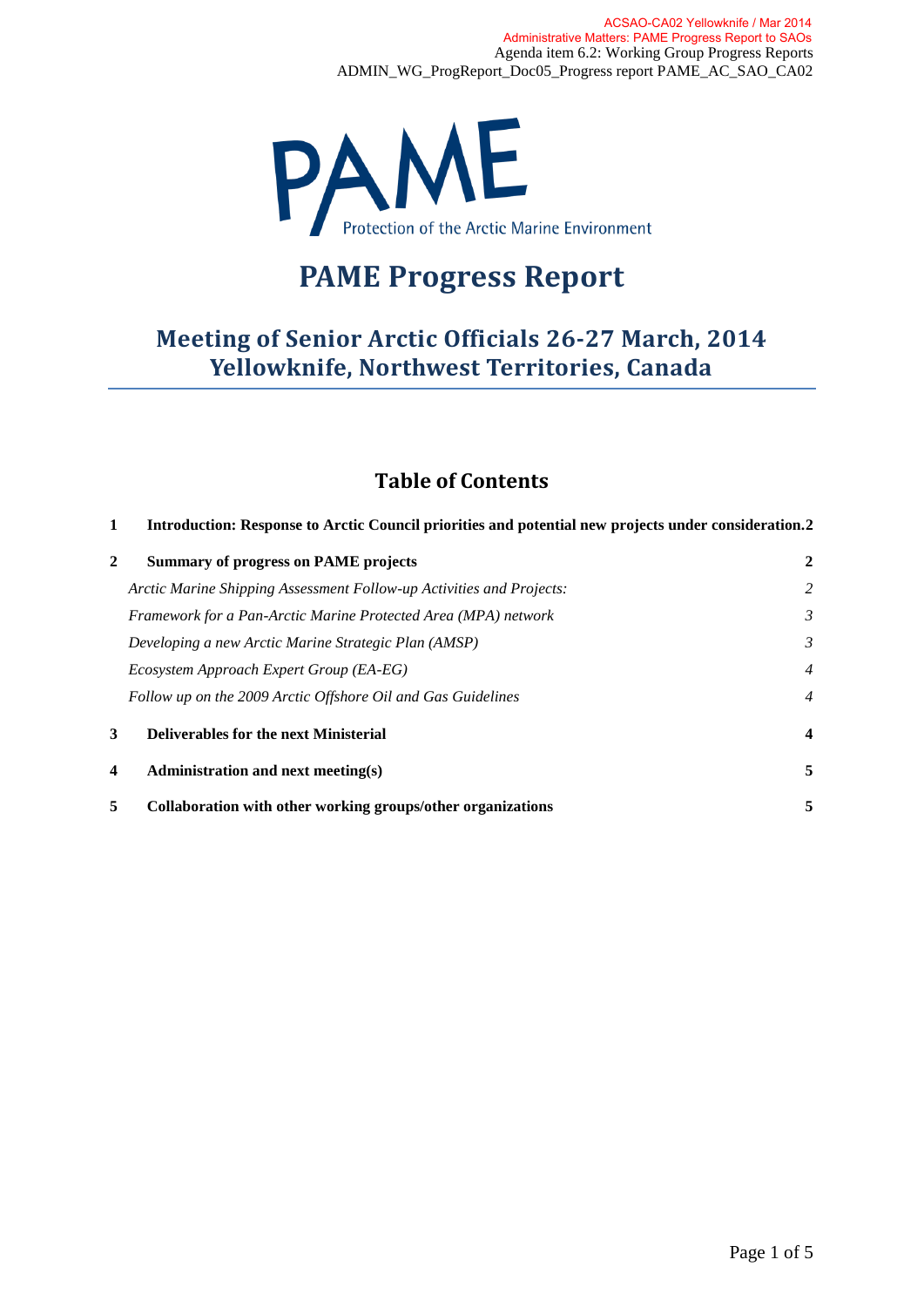#### <span id="page-1-0"></span>**1 Introduction: Response to Arctic Council priorities and potential new projects under consideration.**

The Protection of the Arctic Marine Environment Working Group (PAME) is the working group which focuses on the marine agenda of the Arctic Council. It is guided by Arctic Council Ministerial Declarations and SAO Reports to Ministers; implementation and followup on previously approved projects of relevance to PAME's mandate; and its biennial work plans as approved by the Arctic Council Ministers. PAME considers a full range of policy issues that relate to the state of the Arctic marine environment, including pollution prevention, marine biodiversity and resource development, and has a mandate to address policy and nonemergency pollution prevention and control measures related to the protection of the Arctic marine environment from both land and sea-based activities.

PAME's work reflects the priorities as agreed to by the 2013 Arctic Council Ministerial Meeting and of relevance to PAME's mandate. Furthermore, PAME contributes to the Canadian Chairmanship Programme as it relates in particular to the theme on *Safe Arctic Shipping* and follows the work of the Arctic Council Task Force on Arctic Marine Oil Pollution Prevention (TFOPP), the Arctic Council Task Force on Black Carbon and Methane (TFBCM), and the Arctic Council Task Force on Scientific Cooperation. It does so both to contribute to the work of these Task Forces and in an effort to ensure coordination with relevant PAME work. PAME has also started a process to systematically consider implementation and follow-up actions for the range of Arctic Council reports, assessments and other recommendations of relevance to PAMEs work in order to focus its future activities.

# <span id="page-1-1"></span>**2 Summary of progress on PAME projects**

PAME's first biennial meeting of 2014 was held in Girdwood, Alaska from 11-13 February. PAME convened the following three project workshop meetings on the  $10<sup>th</sup>$  of February:

- $\checkmark$  The 1<sup>st</sup> meeting of the Expert Group on the Framework for a Pan-Arctic Marine Protected Area (MPA) network project.
- $\checkmark$  Shipping Experts meeting on the Sustainable Arctic Tourism Initiative.
- $\checkmark$  Meeting of the Oil and Gas Contact Group on addressing national comments to the final draft *Arctic Offshore Oil and Gas Guidelines: Systems Safety Management and Safety Culture.*

## <span id="page-1-2"></span>*Arctic Marine Shipping Assessment Follow-up Activities and Projects:*

PAME discussed a range of AMSA follow-up activities addressing such issues as safety at seas, indigenous marine resource use, shipping industry engagement with Arctic communities, specially designated Arctic marine areas, oil spill prevention, reducing air emissions, infrastructure deficit, sustainable ship-borne tourism in the Arctic and linkages with international organizations on Arctic-related activities.

- $\checkmark$  Representatives from the International Association of Marine Aids to Navigation and Lighthouse Authorities (IALA) and the International Council for the Exploration of the Sea (ICES) made presentations to PAME on their mandates and roles, in particular related to their Arctic activities and potential contributions to and collaboration with PAME on areas of common interest. PAME decided to invite IALA to submit a paper to PAME II-2014 elaborating upon opportunities for collaboration in areas of common interest and asked the Ecosystem Approach Expert Group (EA-EG) to explore possible areas of cooperation on integrated ecosystem assessments with ICES.
- $\checkmark$  The Arctic Regional Hydrographic Commission (ARHC) submitted to the PAME I-2014 meeting a paper setting forth information on the currency and accuracy of hydrography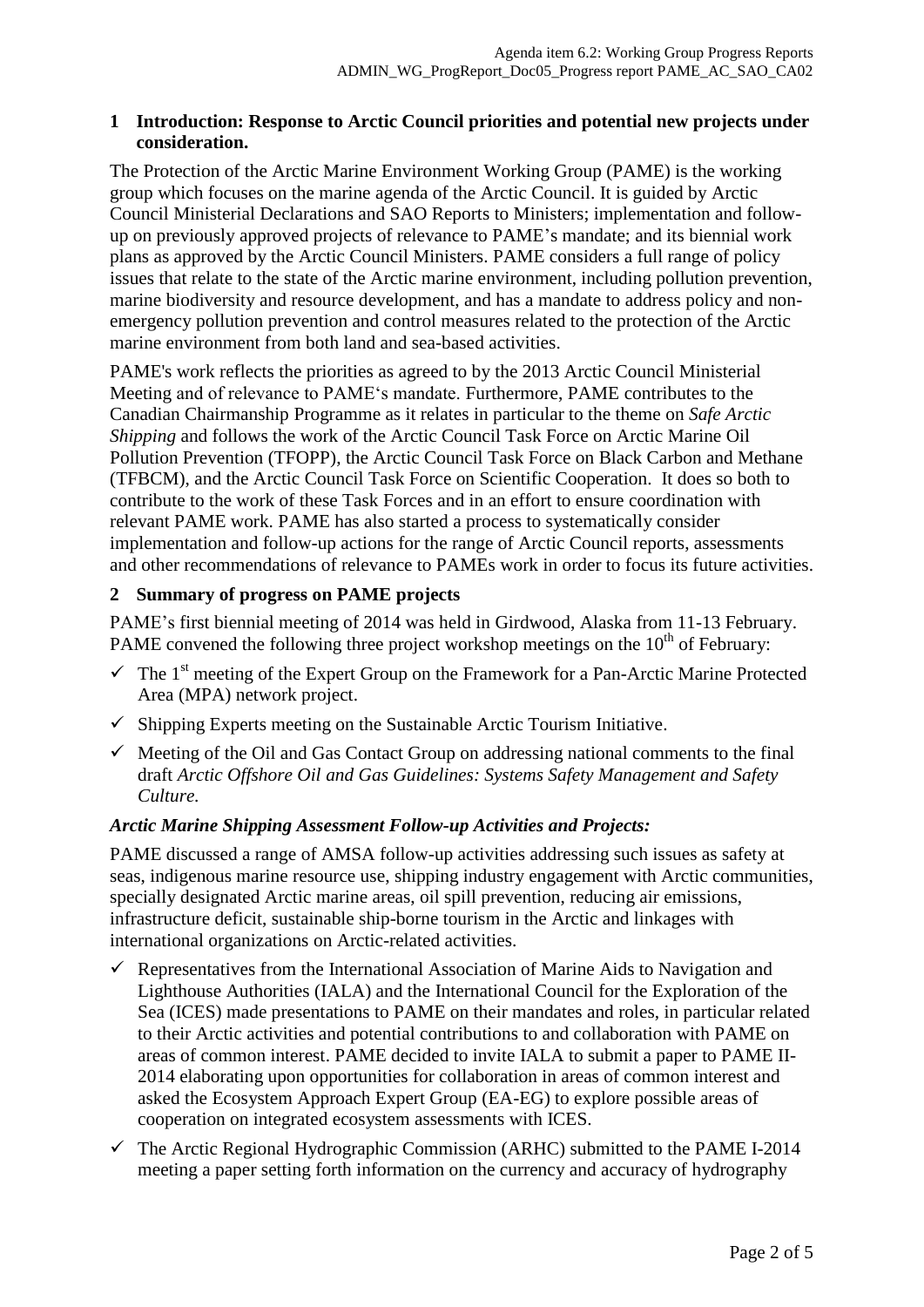and nautical charting in the Arctic and will be invited to present a more comprehensive report on their work, as well as identify areas where information exchange and cooperation would be mutually beneficial, at the next PAME meeting, tentatively scheduled for September 2014 in Canada.

- $\checkmark$  Sweden informed PAME on delays in the planning of the international conference cosponsored by the World Maritime University (WMU), IMO and the Arctic Council/PAME on "Safe and Sustainable Shipping in a Changing Arctic Environment". This conference was originally planned for autumn 2014 at WMU in Malmö, Sweden. However, in order to accommodate the proposed completion date of the Polar Code, a tentative rescheduling is for spring 2015.
- $\checkmark$  PAME welcomed the valuable contribution of the final HFO Phase II and IIb reports and requested the Secretariat to post them to the PAME website pages that contain background documents. Taking into account these reports and any other relevant information, PAME also invited member governments to identify and inform PAME II-2014 of any discrete marine areas that would benefit from a more detailed risk analysis that would also take into consideration areas of heightened ecological and cultural significance and such other elements that may be appropriate (e.g. age of ships).
- $\checkmark$  PAME approved in principle the Arctic Shipborne Tourism Initiative work plan prepared by Canada and decided to rename it the Arctic Marine Tourism Project (AMTP). Canada will convene an AMTP workshop on 18-19 March in Ottawa. Invitations were sent out to a diverse group of stakeholders on 21 February.
- $\checkmark$  PAME welcomed the valuable contribution of the final AMSA II(D) report on Specially Designated Marine Areas in the Arctic High Seas and member governments have been invited to submit to PAME II-2014 their views on whether, and if so how, to implement the report recommendations.
- $\checkmark$  The United States and the Russian Federation assumed the responsibility of co-leading an intersessional correspondence group with the specific task of preparing a work plan/project plan, to be submitted to PAME II-2014, for developing a draft regional reception facilities plan specific to one or more regions of the Arctic taking into consideration relevant circumstances (e.g. nature and composition of shipping traffic and practicality of disposal of ship waste in Arctic communities).
- $\checkmark$  The United States, Canada and Finland have agreed to co-lead the preparation of a 2013-2015 AMSA Implementation Progress Report. The United States will prepare a draft by 1 June and circulate to stakeholders.

# <span id="page-2-0"></span>*Framework for a Pan-Arctic Marine Protected Area (MPA) network*

The Pan-Arctic Marine Protected Areas (MPA) Network Expert Group is co-led by Canada, Norway, and the United States. The draft framework document is currently under revisions by the MPA Expert Group and will be submitted to the PAME II-2014 meeting for further consideration. The 2<sup>nd</sup> face-to-face meeting of the MPA Network Expert Group is planned to be convened in association with the next PAME meeting to discuss the Framework and develop recommendations for consideration by PAME.

# <span id="page-2-1"></span>*Developing a new Arctic Marine Strategic Plan (AMSP)*

The 3<sup>rd</sup> draft revised AMSP is currently under review by member governments, PPs, observers and the other Arctic Council working groups. Following are the main upcoming milestones for this project: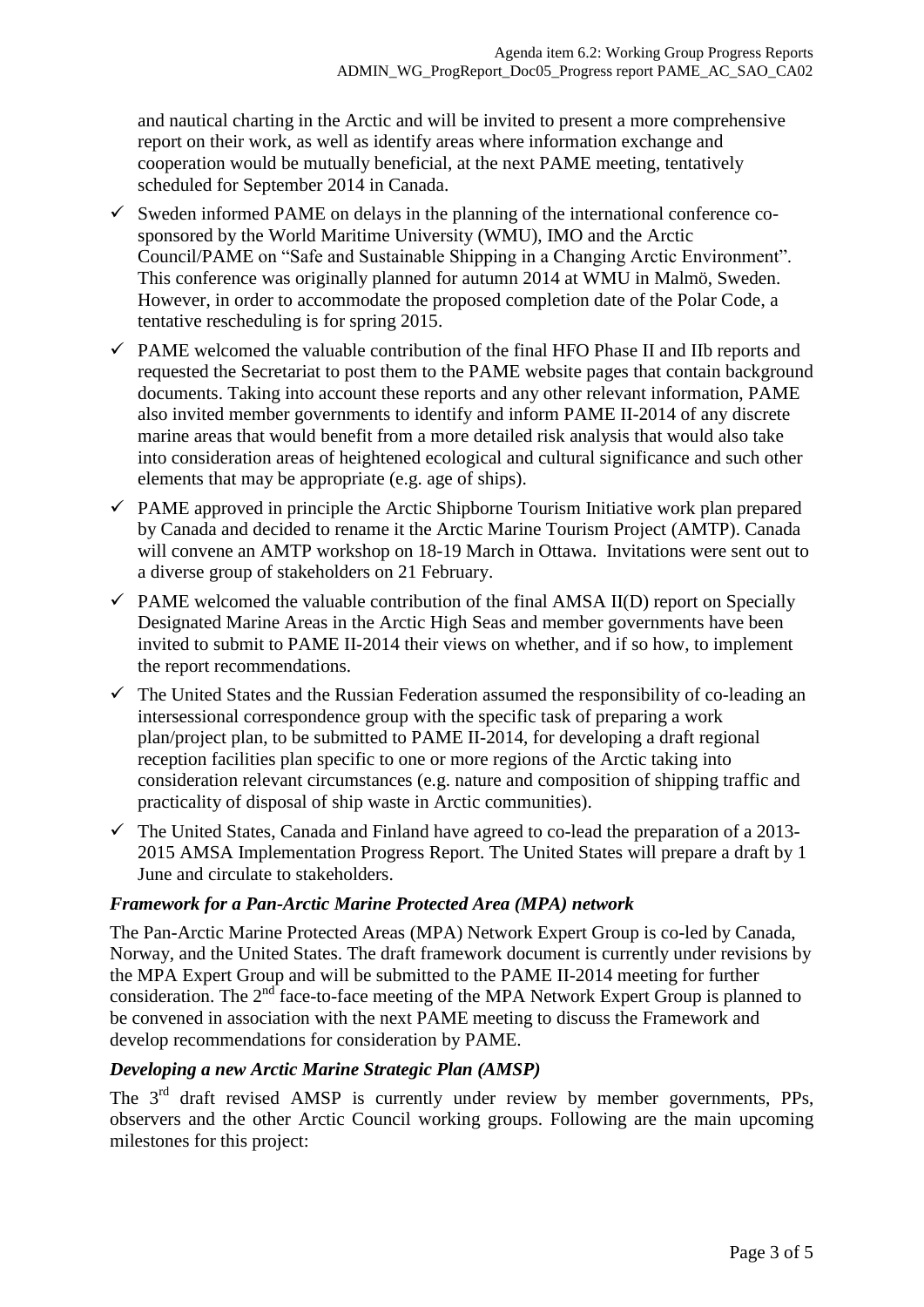- $\checkmark$  Final draft revised AMSP completed during the summer 2014 in preparation for the 2<sup>nd</sup> workshop for the revision of AMSP to be held back-to-back with the PAME II-2014 meeting with the aim to solicit final comments on the revised AMSP. Invitations will be extended to other Arctic Council working groups.
- $\checkmark$  PAME I-2015 meeting (Spring 2015) Agree to a final version of the revised AMSP for submission and approval by SAOs and 2015 Ministerial meeting.

## <span id="page-3-0"></span>*Ecosystem Approach Expert Group (EA-EG)*

The Ecosystem Approach expert group (EA-EG) presented a progress report to the last PAME meeting and noted the importance to further advance the coordination effort of a common approach to the work of the Arctic Council on EBM in the marine part of the Arctic. The PAME Chair has been requested to write to the other Arctic Council working groups addressing marine-related issues of relevance to ask them to nominate/re-nominate active members/points of contact from their network of experts for the EA-EG.

The EA-EG has prepared the first draft PAMEs response to the 2013 EBM Recommendations which is currently under review by PAME members. PAME Chair was requested to ask for inclusion of the follow-up on EBM Expert Group Recommendations on the agenda of the next meeting of Arctic Council Working Group chairs and secretaries to ensure coordination of efforts in this regard.

Planning of the 4<sup>th</sup> EA workshop on *"Integrated Ecosystem Assessment (IEA) – Understanding national approaches and reviewing progress on IEA in the Arctic LMEs"* has started and a tentative venue and time is Vancouver, Canada from 18-20 June 2014.

The EA-EG members are in the process of revising its Terms of Reference, taking into account new and ongoing activities (e.g. the follow-up of the EBM Recommendations) and will submit a revised draft to PAME II-2014 meeting for approval.

## <span id="page-3-1"></span>*Follow up on the 2009 Arctic Offshore Oil and Gas Guidelines*

- $\checkmark$  PAME has approved the Arctic Offshore Oil and Gas Guidelines: Systems Safety Management and Safety Culture Report for submission to the March 2014 SAO meeting for their consideration and approval. The final edited version of the Report will be submitted to the PAME Secretariat on 14 March for formatting and publication after approval by the SAOs.
- $\checkmark$  Countries are reminded of the commitment to review their web-links and supply updated information for the Arctic Offshore Oil and Gas Regulatory Resource (Website) project.
- $\checkmark$  The PAME Oil and Gas Contact Group has been tasked to identify possible strategic actions for consideration into the AMSP process by 15 April. Furthermore, information will be sought from the Task Force on Arctic Marine Oil Pollution Prevention (TFOPP) regarding any oil and gas related aspects. Finally, a concept paper on collaboration with SDWG and EPPR on a possible project to follow up or expand guidance in Chapter 2 of the 2009 Arctic Offshore Oil and Gas Guidelines on engagement of Arctic Communities and Indigenous Peoples in offshore oil and gas activities will be submitted to the PAME II-2014 meeting.

## <span id="page-3-2"></span>**3 Deliverables for the next Ministerial**

The following list is tentative:

- $\checkmark$  3<sup>rd</sup> AMSA Implementation Progress Report for the period 2013-2015.
- $\checkmark$  Final report on the Arctic Marine Tourism Project (AMTP).